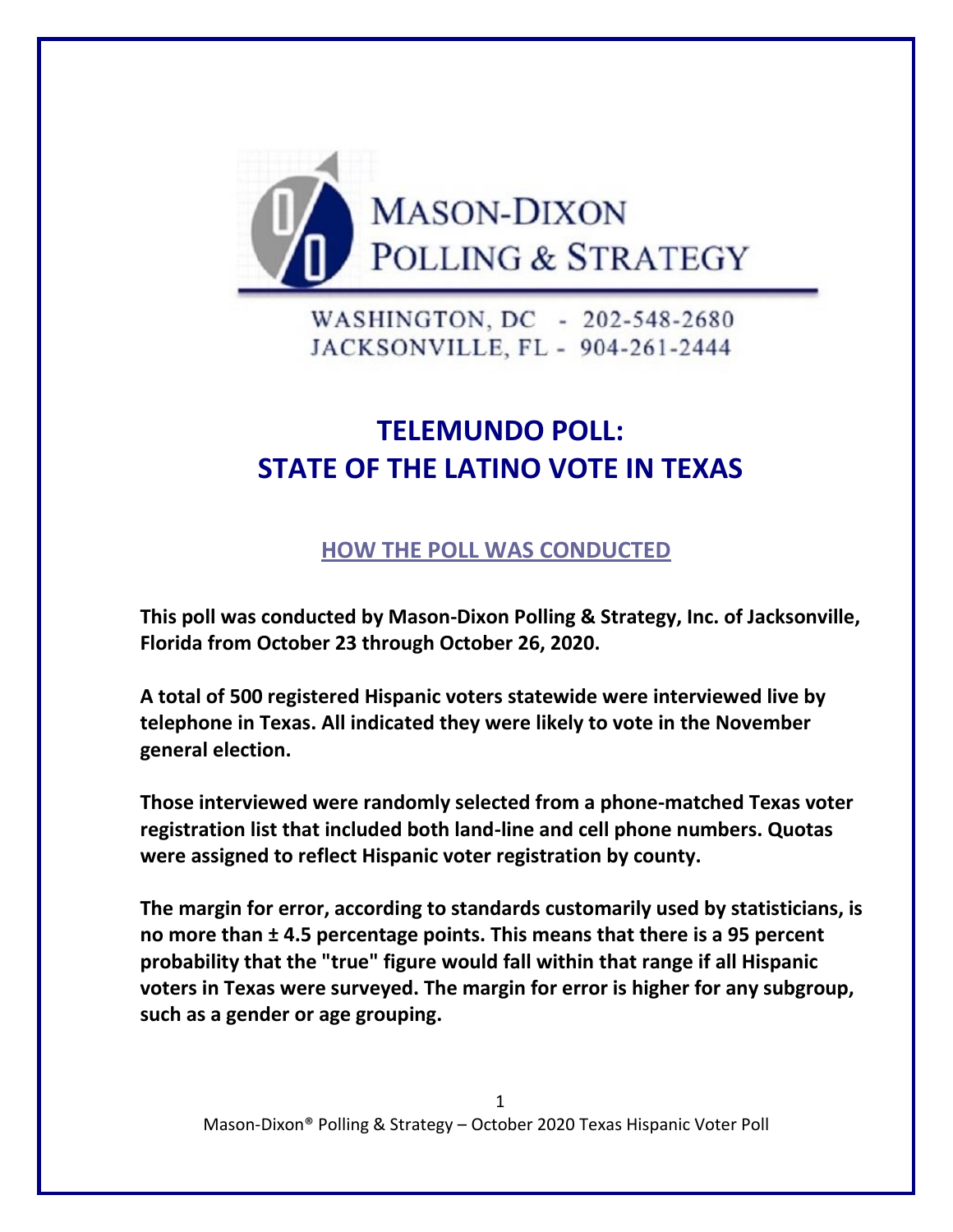**QUESTION: If the 2020 election for president were held today, would you vote for:**

- **The Democratic party ticket of Joe Biden & Kamala Harris**
- **The Republican party ticket of Donald Trump & Mike Pence**
- **Or one of the other party or independent tickets**

|                             | <b>BIDEN</b> | <b>TRUMP</b> | <b>OTHER</b>   | <b>UNDECIDED</b> |
|-----------------------------|--------------|--------------|----------------|------------------|
| <b>STATE</b>                | 58%          | 34%          | 1%             | 7%               |
| <b>REGION/DMA</b>           | <b>BIDEN</b> | <b>TRUMP</b> | <b>OTHER</b>   | <b>UNDECIDED</b> |
| <b>Dallas/Fort Worth</b>    | 51%          | 40%          | $\blacksquare$ | 9%               |
| <b>Houston</b>              | 56%          | 35%          | 2%             | 7%               |
| <b>San Antonio</b>          | 61%          | 34%          | 1%             | 4%               |
| <b>Brownsville/McAllen</b>  | 63%          | 31%          | $\blacksquare$ | 6%               |
| <b>El Paso</b>              | 64%          | 26%          | 2%             | 8%               |
| <b>GENDER ID</b>            | <b>BIDEN</b> | <b>TRUMP</b> | <b>OTHER</b>   | <b>UNDECIDED</b> |
| <b>Male</b>                 | 52%          | 42%          | 1%             | 5%               |
| <b>Female</b>               | 63%          | 27%          | 1%             | 9%               |
| <b>AGE</b>                  | <b>BIDEN</b> | <b>TRUMP</b> | <b>OTHER</b>   | <b>UNDECIDED</b> |
| $50$                        | 62%          | 31%          | 1%             | 6%               |
| $50+$                       | 55%          | 36%          | 1%             | 8%               |
| <b>HISPANIC ORIGIN</b>      | <b>BIDEN</b> | <b>TRUMP</b> | <b>OTHER</b>   | <b>UNDECIDED</b> |
| <b>Mexican</b>              | 61%          | 32%          | 1%             | 6%               |
| <b>Other</b>                | 52%          | 37%          | 1%             | 10%              |
| <b>PARTY IDENTIFICATION</b> | <b>BIDEN</b> | <b>TRUMP</b> | <b>OTHER</b>   | <b>UNDECIDED</b> |
| <b>Democrat</b>             | 91%          | 2%           | 1%             | 6%               |
| Republican                  | 2%           | 95%          |                | 3%               |
| Independent                 | 38%          | 39%          | 5%             | 18%              |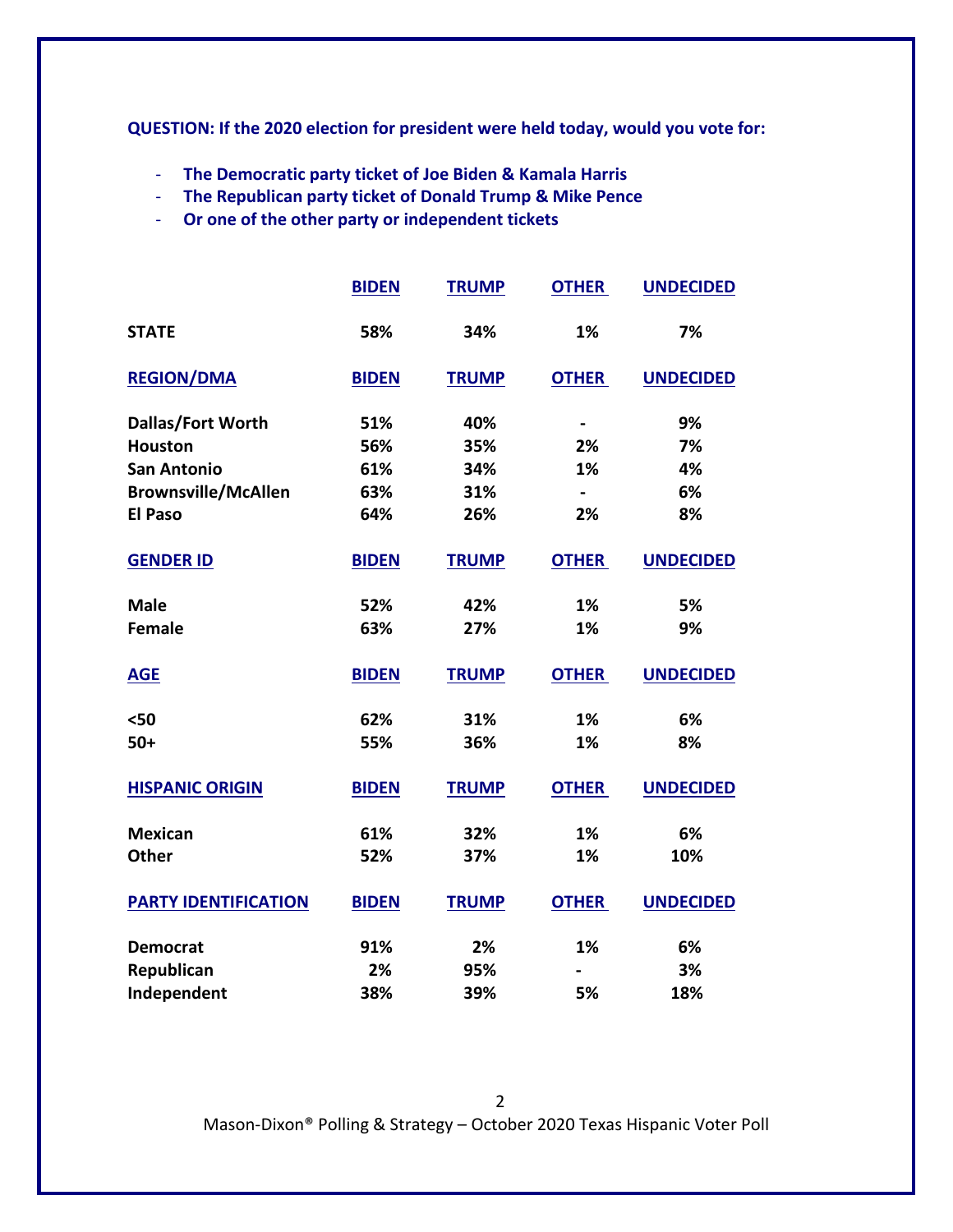**QUESTION: Which one of the following best describes your position following the debate:**

- **I had already decided to vote for Biden and the debate did not change my mind**
- **I had already decided to vote for Trump and the debate did not change my mind**
- **The debate made me more likely to vote for Biden**
- **The debate made me more likely to vote for Trump**
- **I am undecided and the debate had no effect**
- **The debate made me change my mind to undecided**

|                             | <b>BIDEN</b> | <b>TRUMP</b> | <b>LIKELY BIDEN</b> | <b>LIKELY TRUMP</b> | <b>STILL UND</b> | <b>MOVE UND</b>              |
|-----------------------------|--------------|--------------|---------------------|---------------------|------------------|------------------------------|
| <b>STATE</b>                | 52%          | 29%          | 6%                  | 5%                  | 6%               | 2%                           |
| <b>REGION/DMA</b>           | <b>BIDEN</b> | <b>TRUMP</b> | <b>LIKELY BIDEN</b> | <b>LIKELY TRUMP</b> | <b>STILL UND</b> | <b>MOVE UND</b>              |
| Dallas/Fort Worth           | 44%          | 34%          | 7%                  | 6%                  | 6%               | 3%                           |
| <b>Houston Metro</b>        | 53%          | 31%          | 3%                  | 4%                  | 8%               | 1%                           |
| <b>San Antonio</b>          | 54%          | 30%          | 7%                  | 4%                  | 2%               | 3%                           |
| <b>Brownsville/McAllen</b>  | 55%          | 25%          | 8%                  | 6%                  | 5%               | 1%                           |
| <b>El Paso</b>              | 58%          | 20%          | 6%                  | 6%                  | 8%               | 2%                           |
| <b>GENDER ID</b>            | <b>BIDEN</b> | <b>TRUMP</b> | <b>LIKELY BIDEN</b> | <b>LIKELY TRUMP</b> | <b>STILL UND</b> | <b>MOVE UND</b>              |
| <b>Male</b>                 | 47%          | 36%          | 5%                  | 6%                  | 5%               | 1%                           |
| <b>Female</b>               | 56%          | 23%          | 7%                  | 4%                  | 7%               | 3%                           |
| <b>AGE</b>                  | <b>BIDEN</b> | <b>TRUMP</b> | <b>LIKELY BIDEN</b> | <b>LIKELY TRUMP</b> | <b>STILL UND</b> | <b>MOVE UND</b>              |
| $50$                        | 57%          | 25%          | 5%                  | 6%                  | 5%               | 2%                           |
| $50+$                       | 48%          | 31%          | 7%                  | 5%                  | 7%               | 2%                           |
| <b>HISPANIC ORIGIN</b>      | <b>BIDEN</b> | <b>TRUMP</b> | <b>LIKELY BIDEN</b> | <b>LIKELY TRUMP</b> | <b>STILL UND</b> | <b>MOVE UND</b>              |
| <b>Mexican</b>              | 56%          | 26%          | 5%                  | 6%                  | 5%               | 2%                           |
| Other                       | 43%          | 35%          | 9%                  | 2%                  | 9%               | 2%                           |
| <b>PARTY IDENTIFICATION</b> | <b>BIDEN</b> | <b>TRUMP</b> | <b>LIKELY BIDEN</b> | <b>LIKELY TRUMP</b> | <b>STILL UND</b> | <b>MOVE UND</b>              |
| <b>Democrat</b>             | 80%          | 2%           | 11%                 |                     | 5%               | 2%                           |
| Republican                  | 2%           | 82%          |                     | 13%                 | 3%               | $\qquad \qquad \blacksquare$ |
| Independent                 | 35%          | 33%          | 3%                  | 6%                  | 15%              | 8%                           |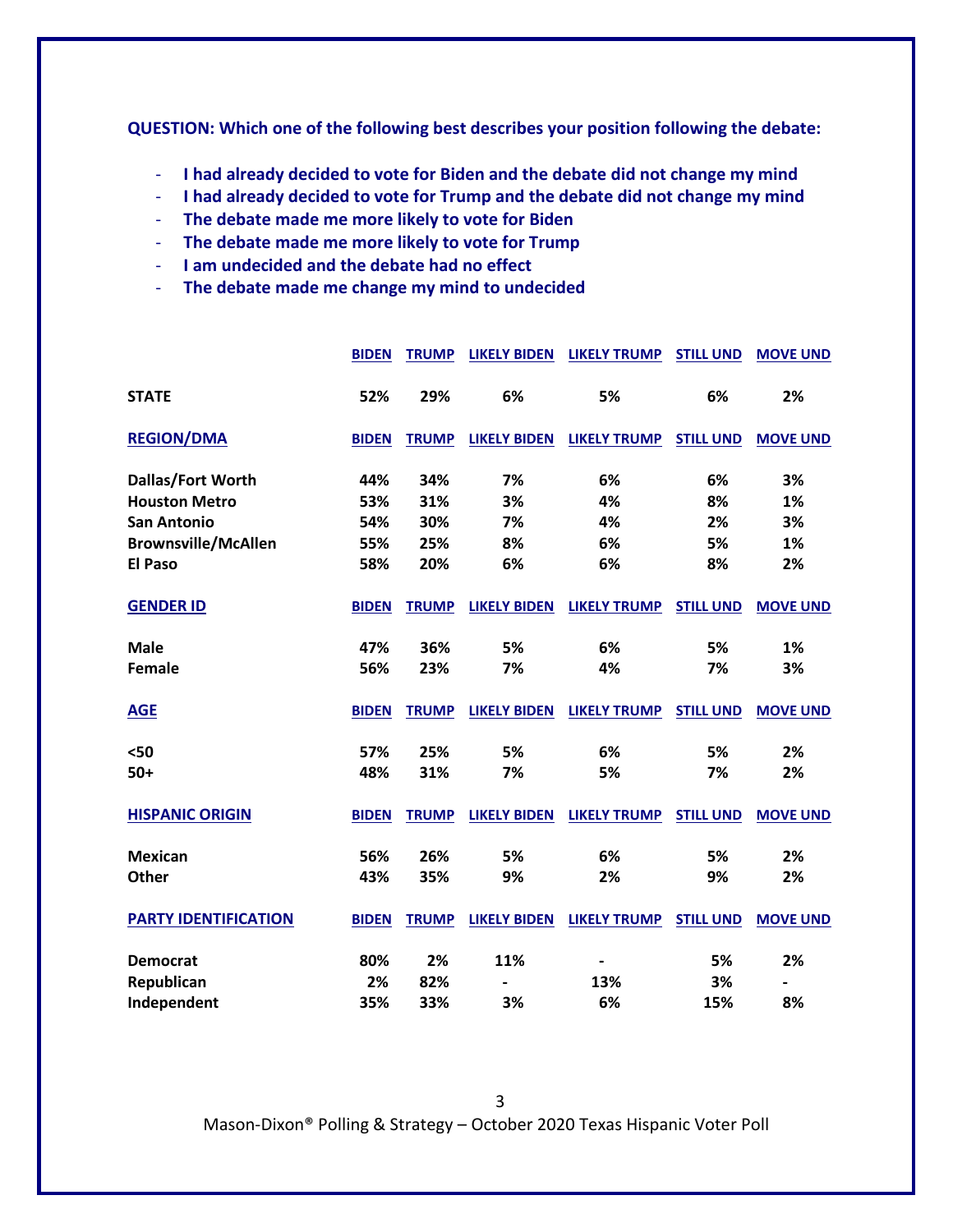**QUESTION: Are you seriously concerned about violence breaking out after the election, or not?**

|                            | <b>YES</b> | $\underline{\mathsf{NO}}$ | <b>NOT SURE</b> |
|----------------------------|------------|---------------------------|-----------------|
| <b>STATE</b>               | 47%        | 48%                       | 5%              |
| <b>REGION/DMA</b>          | <b>YES</b> | <b>NO</b>                 | <b>NOT SURE</b> |
| Dallas/Fort Worth          | 46%        | 50%                       | 4%              |
| <b>Houston</b>             | 42%        | 53%                       | 5%              |
| <b>San Antonio</b>         | 52%        | 44%                       | 4%              |
| <b>Brownsville/McAllen</b> | 48%        | 44%                       | 8%              |
| <b>El Paso</b>             | 48%        | 46%                       | 6%              |
| <b>GENDER ID</b>           | <b>YES</b> | $\underline{\mathsf{NO}}$ | <b>NOT SURE</b> |
| <b>Male</b>                | 43%        | 55%                       | 2%              |
| <b>Female</b>              | 51%        | 41%                       | 8%              |
| <b>AGE</b>                 | <b>YES</b> | $NO$                      | <b>NOT SURE</b> |
| $50$                       | 48%        | 49%                       | 3%              |
| $50+$                      | 46%        | 48%                       | 6%              |
| <b>HISPANIC ORIGIN</b>     | <b>YES</b> | $NO$                      | <b>NOT SURE</b> |
| <b>Mexican</b>             | 45%        | 50%                       | 5%              |
| <b>Other</b>               | 54%        | 41%                       | 5%              |
| <b>PARTY IDENTIFCATION</b> | <b>YES</b> | $NO$                      | <b>NOT SURE</b> |
| <b>Democrat</b>            | 51%        | 45%                       | 4%              |
| Republican                 | 41%        | 54%                       | 5%              |
| Independent                | 40%        | 51%                       | 9%              |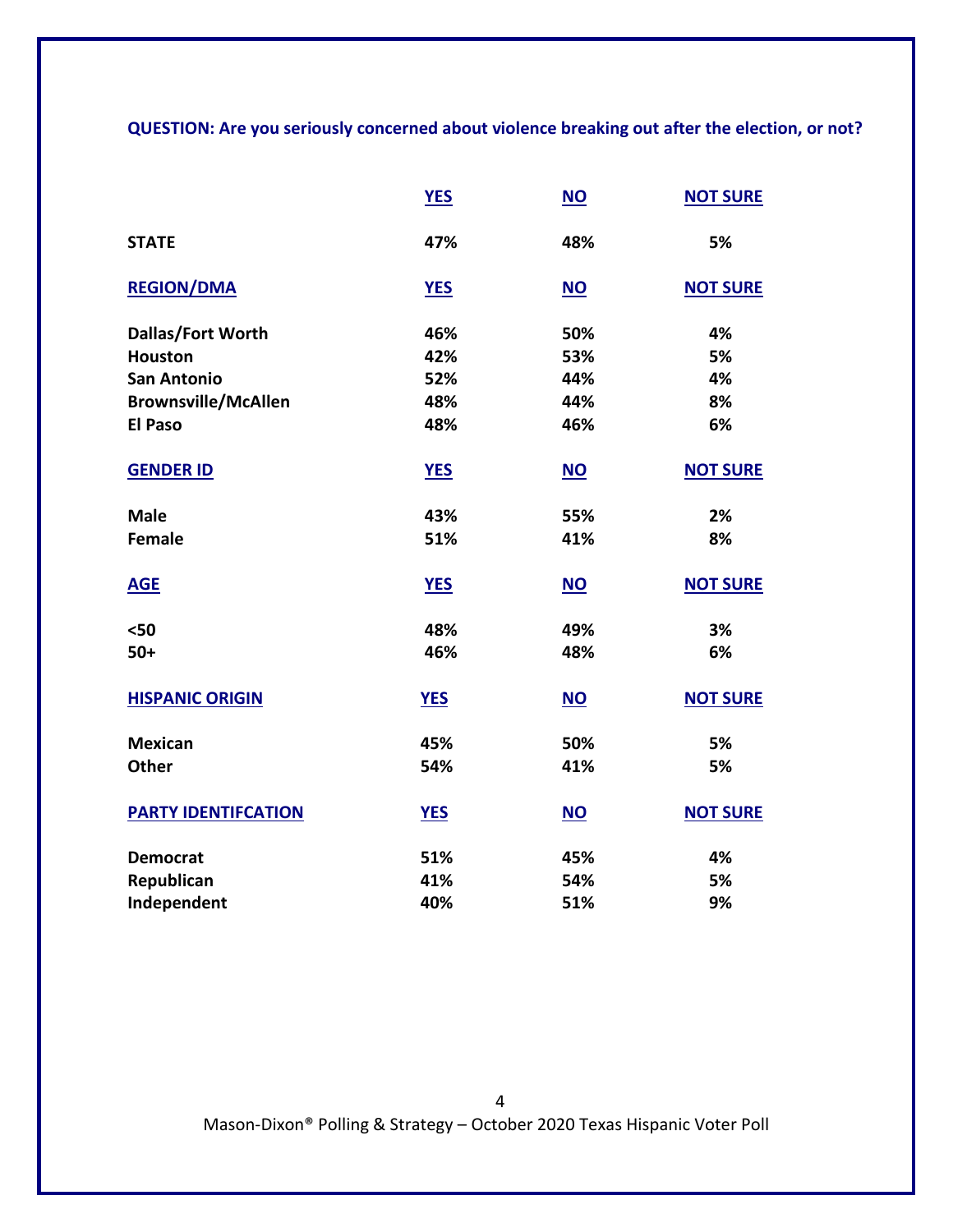**QUESTION: If a vaccine for the coronavirus becomes available with approval from the government and support from scientists, will you immediately get vaccinated, or not?** 

|                             | <b>YES, WILL</b> | <b>NO, WILL NOT</b> | <b>NOT SURE</b> |
|-----------------------------|------------------|---------------------|-----------------|
| <b>STATE</b>                | 43%              | 48%                 | 9%              |
| <b>REGION/DMA</b>           | <b>YES, WILL</b> | <b>NO, WILL NOT</b> | <b>NOT SURE</b> |
| Dallas/Fort Worth           | 43%              | 50%                 | 7%              |
| <b>Houston</b>              | 39%              | 52%                 | 9%              |
| <b>San Antonio</b>          | 46%              | 45%                 | 9%              |
| <b>Brownsville/McAllen</b>  | 48%              | 44%                 | 8%              |
| <b>El Paso</b>              | 40%              | 50%                 | 10%             |
| <b>GENDER ID</b>            | <b>YES, WILL</b> | <b>NO, WILL NOT</b> | <b>NOT SURE</b> |
| <b>Male</b>                 | 49%              | 45%                 | 6%              |
| <b>Female</b>               | 37%              | 51%                 | 12%             |
| <b>AGE</b>                  | <b>YES, WILL</b> | <b>NO, WILL NOT</b> | <b>NOT SURE</b> |
| $50$                        | 32%              | 61%                 | 7%              |
| $50+$                       | 52%              | 37%                 | 11%             |
| <b>HISPANIC ORIGIN</b>      | <b>YES, WILL</b> | <b>NO, WILL NOT</b> | <b>NOT SURE</b> |
| <b>Mexican</b>              | 42%              | 48%                 | 10%             |
| <b>Other</b>                | 46%              | 48%                 | 6%              |
| <b>PARTY IDENTIFICATION</b> | <b>YES, WILL</b> | <b>NO, WILL NOT</b> | <b>NOT SURE</b> |
| <b>Democrat</b>             | 40%              | 51%                 | 9%              |
| Republican                  | 52%              | 39%                 | 9%              |
| Independent                 | 38%              | 53%                 | 9%              |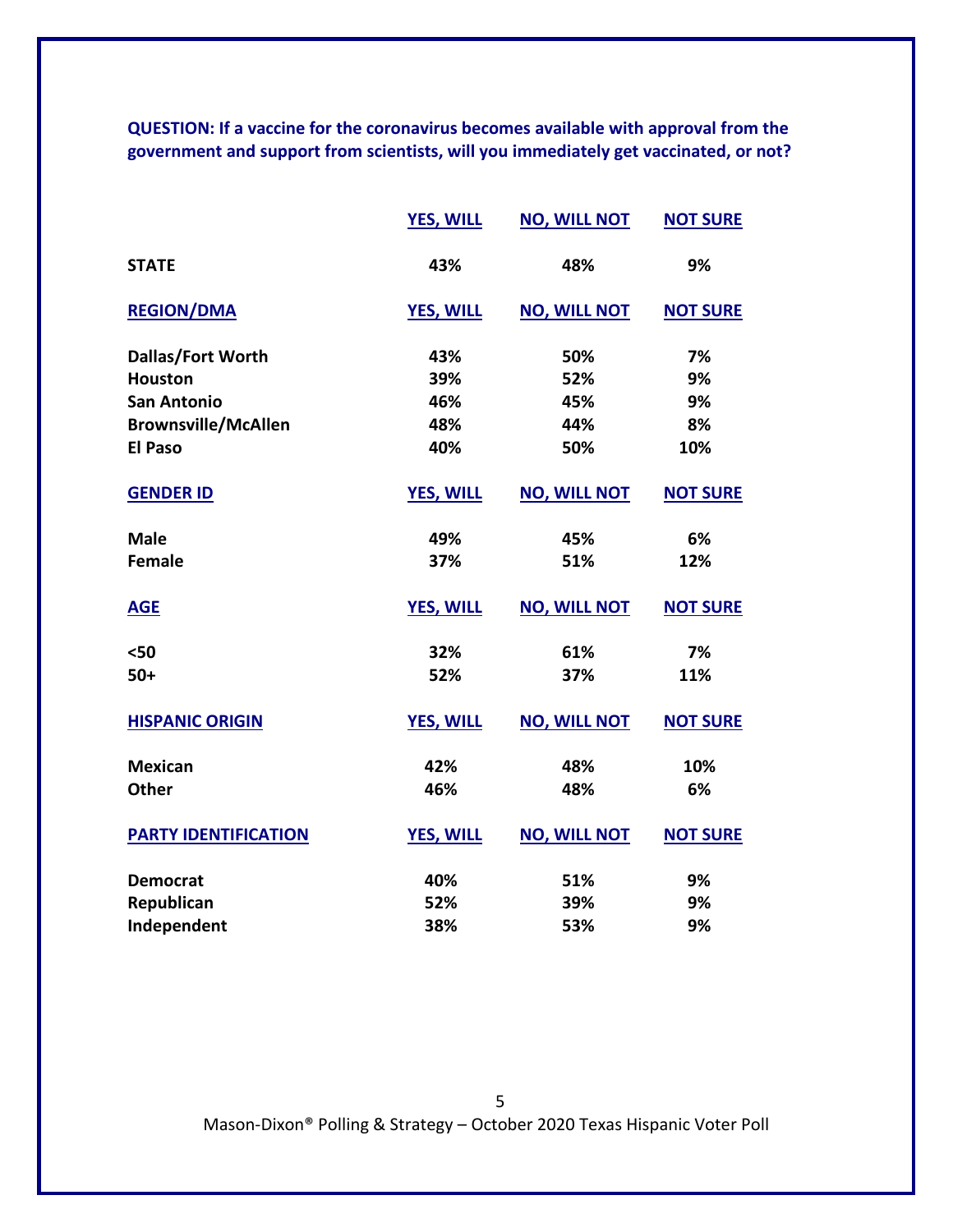**QUESTION: Which one of the following comes closest to your view: (ORDER ROTATED)**

- **The coronavirus is still very dangerous and serious protective measures still need to be taken. It is too soon to re-open classroom teaching and many businesses.**
- **The coronavirus is not as dangerous as it was earlier this year, as there are more effective treatments available. It is time to re-open schools and businesses.**

|                             | <b>TOO SOON</b> | <b>RE-OPEN</b> | <b>NOT SURE</b> |
|-----------------------------|-----------------|----------------|-----------------|
| <b>STATE</b>                | 66%             | 28%            | 6%              |
| <b>REGION/DMA</b>           | <b>TOO SOON</b> | <b>RE-OPEN</b> | <b>NOT SURE</b> |
| Dallas/Fort Worth           | 61%             | 33%            | 6%              |
| <b>Houston</b>              | 64%             | 25%            | 11%             |
| <b>San Antonio</b>          | 67%             | 29%            | 4%              |
| <b>Brownsville/McAllen</b>  | 68%             | 26%            | 6%              |
| <b>El Paso</b>              | 72%             | 24%            | 4%              |
| <b>GENDER ID</b>            | <b>TOO SOON</b> | <b>RE-OPEN</b> | <b>NOT SURE</b> |
| <b>Male</b>                 | 62%             | 32%            | 6%              |
| <b>Female</b>               | 69%             | 25%            | 6%              |
| <b>AGE</b>                  | <b>TOO SOON</b> | <b>RE-OPEN</b> | <b>NOT SURE</b> |
| $50$                        | 63%             | 32%            | 5%              |
| $50+$                       | 68%             | 25%            | 7%              |
| <b>HISPANIC ORIGIN</b>      | <b>TOO SOON</b> | <b>RE-OPEN</b> | <b>NOT SURE</b> |
| <b>Mexican</b>              | 68%             | 27%            | 5%              |
| <b>Other</b>                | 60%             | 31%            | 9%              |
| <b>PARTY IDENTIFICATION</b> | <b>TOO SOON</b> | <b>RE-OPEN</b> | <b>NOT SURE</b> |
| <b>Democrat</b>             | 92%             | 6%             | 2%              |
| Republican                  | 22%             | 69%            | 9%              |
| Independent                 | 53%             | 36%            | 11%             |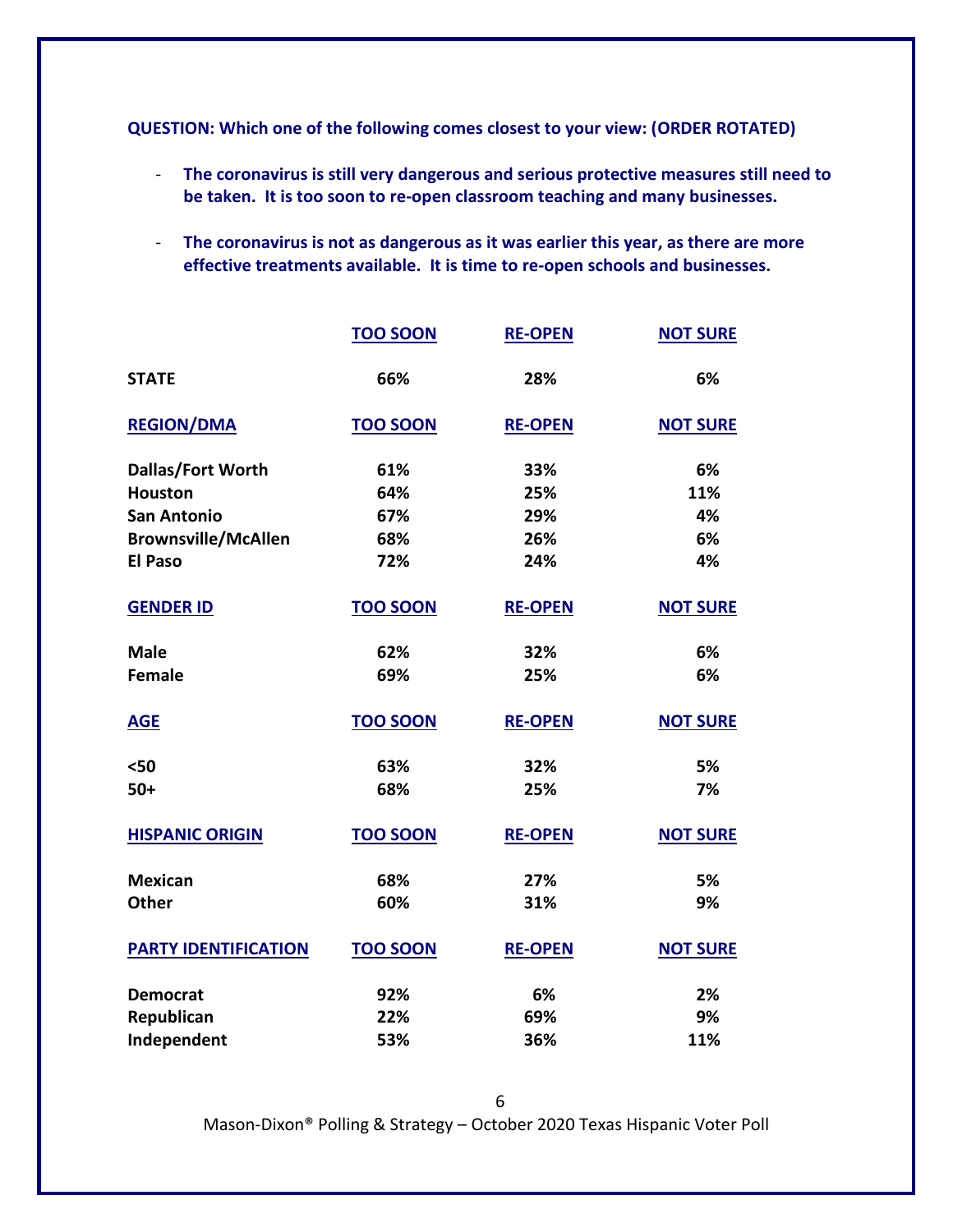**QUESTION: If a serious second wave of the coronavirus arises in Texas, how do you feel the state should react? (ORDER ROTATED)**

- **Completely close down businesses and public places again**
- **Partially close down businesses and public places**
- **Keep businesses and public places open and emphasize the importance of taking precautions**

|                             | <b>CLOSE</b> | <b>PARTIAL</b> | <b>KEEP OPEN</b> | <b>NOT SURE</b> |
|-----------------------------|--------------|----------------|------------------|-----------------|
| <b>STATE</b>                | 22%          | 40%            | 32%              | 6%              |
| <b>REGION/DMA</b>           | <b>CLOSE</b> | <b>PARTIAL</b> | <b>KEEP OPEN</b> | <b>NOT SURE</b> |
| <b>Dallas/Fort Worth</b>    | 22%          | 36%            | 36%              | 6%              |
| <b>Houston</b>              | 19%          | 31%            | 42%              | 8%              |
| <b>San Antonio</b>          | 20%          | 46%            | 29%              | 5%              |
| <b>Brownsville/McAllen</b>  | 24%          | 40%            | 31%              | 5%              |
| <b>El Paso</b>              | 28%          | 40%            | 28%              | 4%              |
| <b>GENDER ID</b>            | <b>CLOSE</b> | <b>PARTIAL</b> | <b>KEEP OPEN</b> | <b>NOT SURE</b> |
| <b>Male</b>                 | 16%          | 39%            | 41%              | 4%              |
| <b>Female</b>               | 27%          | 41%            | 24%              | 8%              |
| <b>AGE</b>                  | <b>CLOSE</b> | <b>PARTIAL</b> | <b>KEEP OPEN</b> | <b>NOT SURE</b> |
| $50$                        | 24%          | 33%            | 40%              | 3%              |
| $50+$                       | 21%          | 46%            | 25%              | 8%              |
| <b>HISPANIC ORIGIN</b>      | <b>CLOSE</b> | <b>PARTIAL</b> | <b>KEEP OPEN</b> | <b>NOT SURE</b> |
| <b>Mexican</b>              | 22%          | 42%            | 30%              | 6%              |
| <b>Other</b>                | 21%          | 34%            | 38%              | 7%              |
| <b>PARTY IDENTIFICATION</b> | <b>CLOSE</b> | <b>PARTIAL</b> | <b>KEEP OPEN</b> | <b>NOT SURE</b> |
| <b>Democrat</b>             | 29%          | 44%            | 20%              | 7%              |
| Republican                  | 9%           | 32%            | 55%              | 4%              |
| Independent                 | 21%          | 39%            | 34%              | 6%              |
|                             |              |                |                  |                 |

7